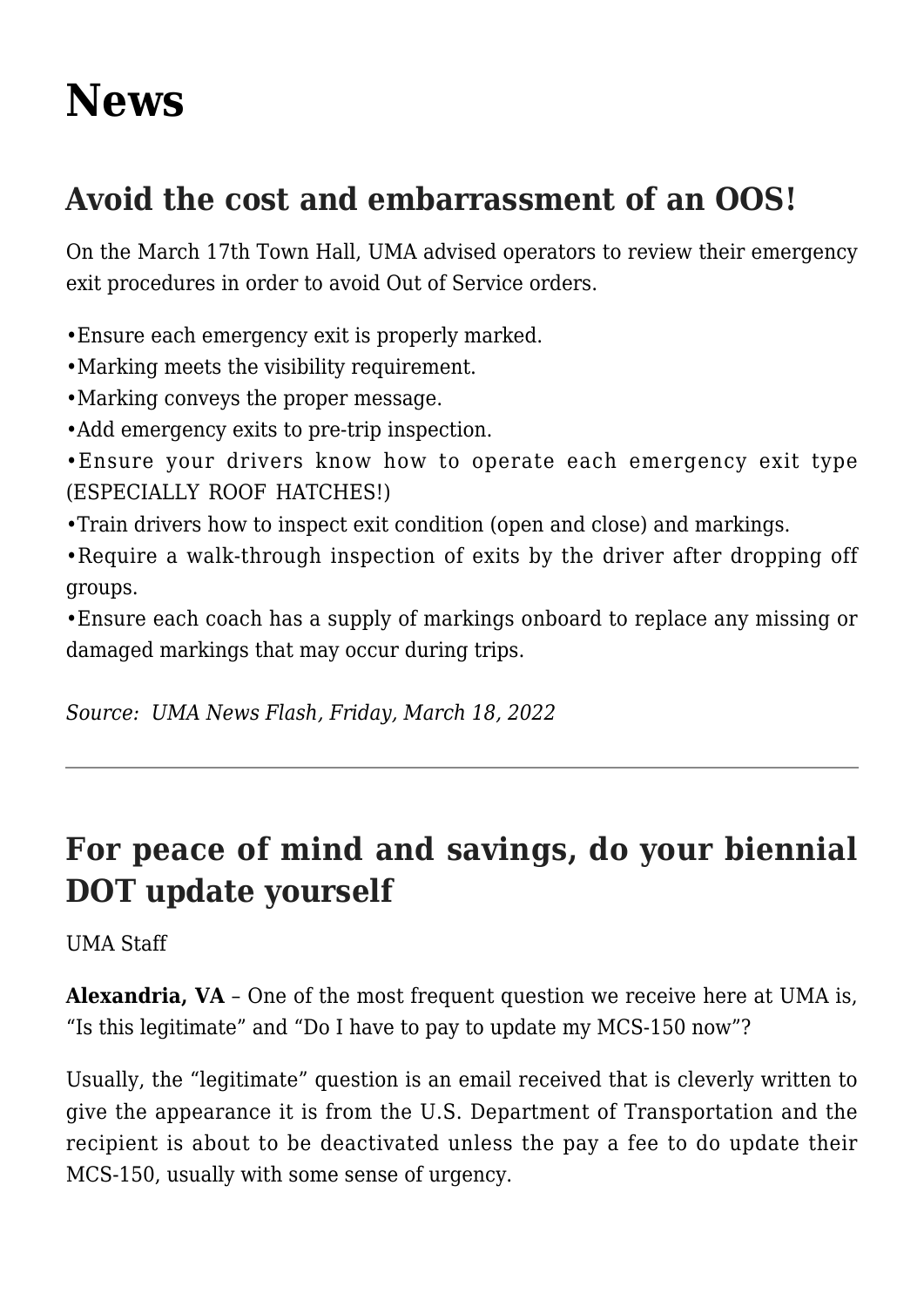The answer to the next question, "Do I have to pay to update my MCS-150″, is no. There is no charge for updating your MCS-150, and never has been. It's easy and just takes a few minutes.

The key is knowing when and your USDOT number holds the key. The second-tolast number of your USDOT number tells you which year the update must be completed. If that number is odd, the biennial update will need to be completed in odd years. If the number is even, then you will need to complete the update in even years.

2022 is obviously an even year. Those of you with an even number next to last number will need to update this year.

The month to complete your biennial update is determined by the final number in your U.S. DOT number. The schedule is as follows:

- $\cdot$  1 January
- · 2 February
- · 3 March
- · 4 April
- $\cdot$  5 May
- $6$  June
- $\cdot$  7 July
- 8 August
- · 9 September
- · 0 October

You do need your personal identification number (PIN). If you forgot the number or forgot where you hid it, it can be requested on the FMCSA website and will be mailed or emailed to you. There is a fax and mail option for those so inclined.

Completing the update is intuitive and it seems unlikely there are any questions you will not know the answer. One question that stumps a few is the question